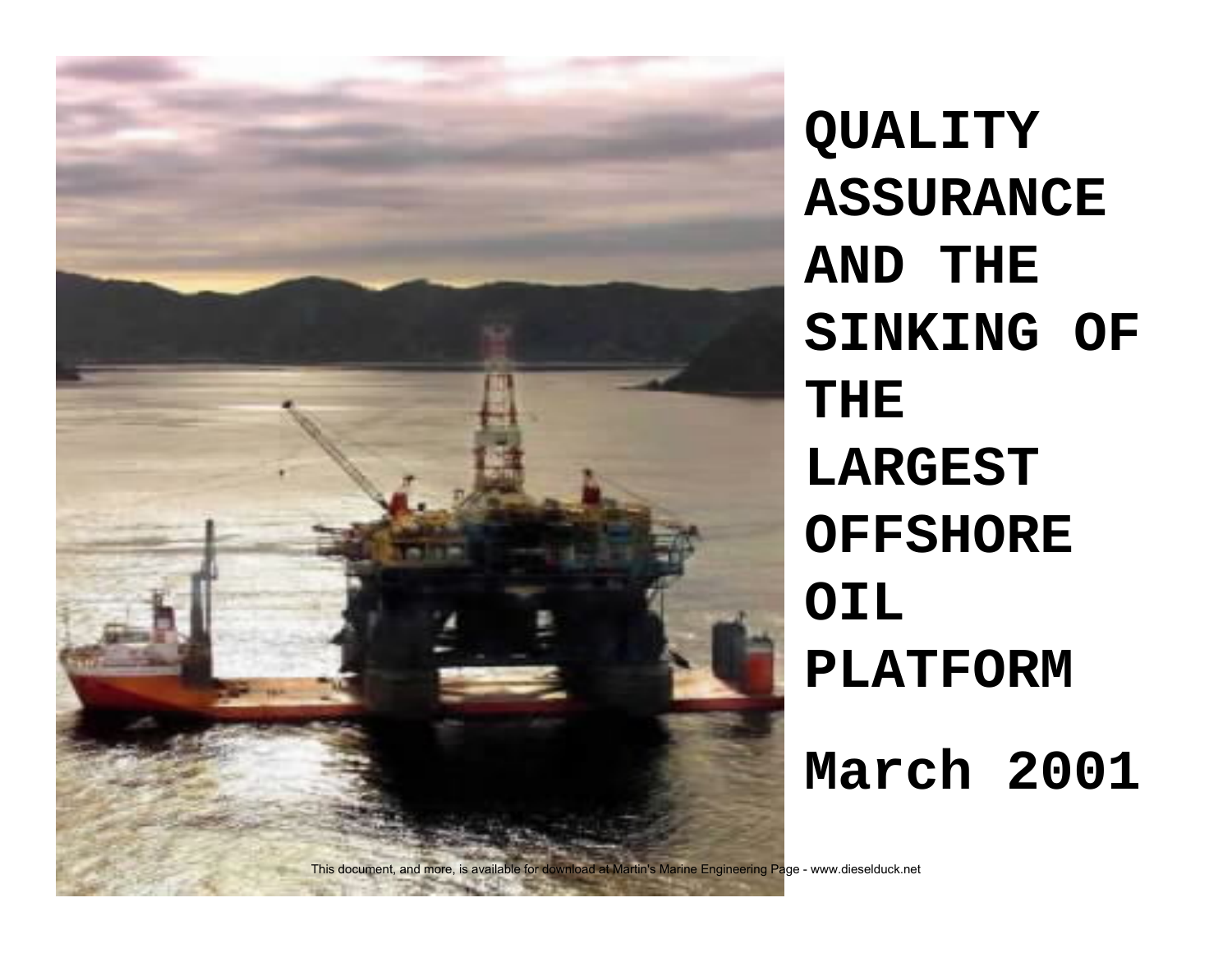For those of you who may be involved in project cost control (at whatever level),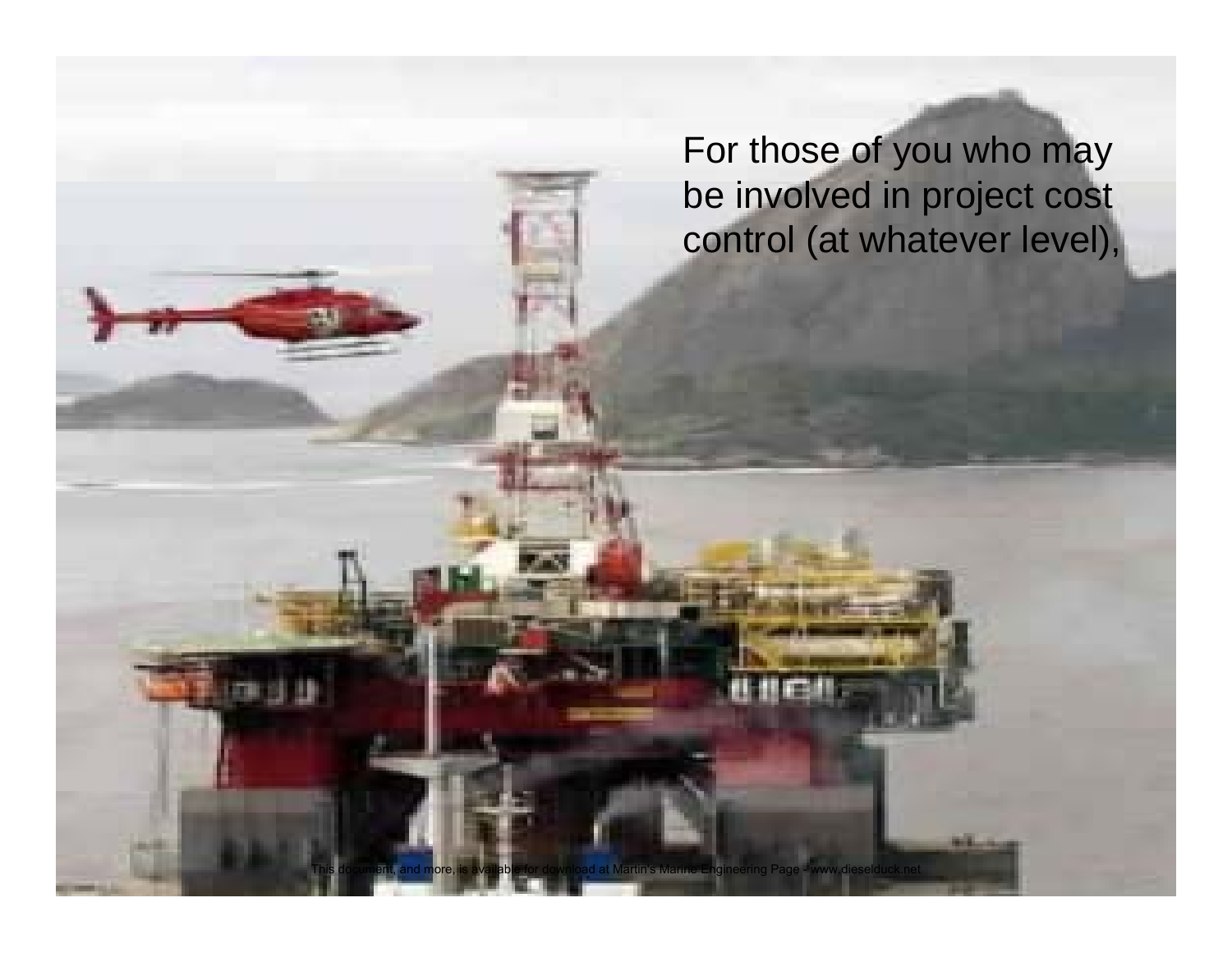please read this quote from a Petrobras executive,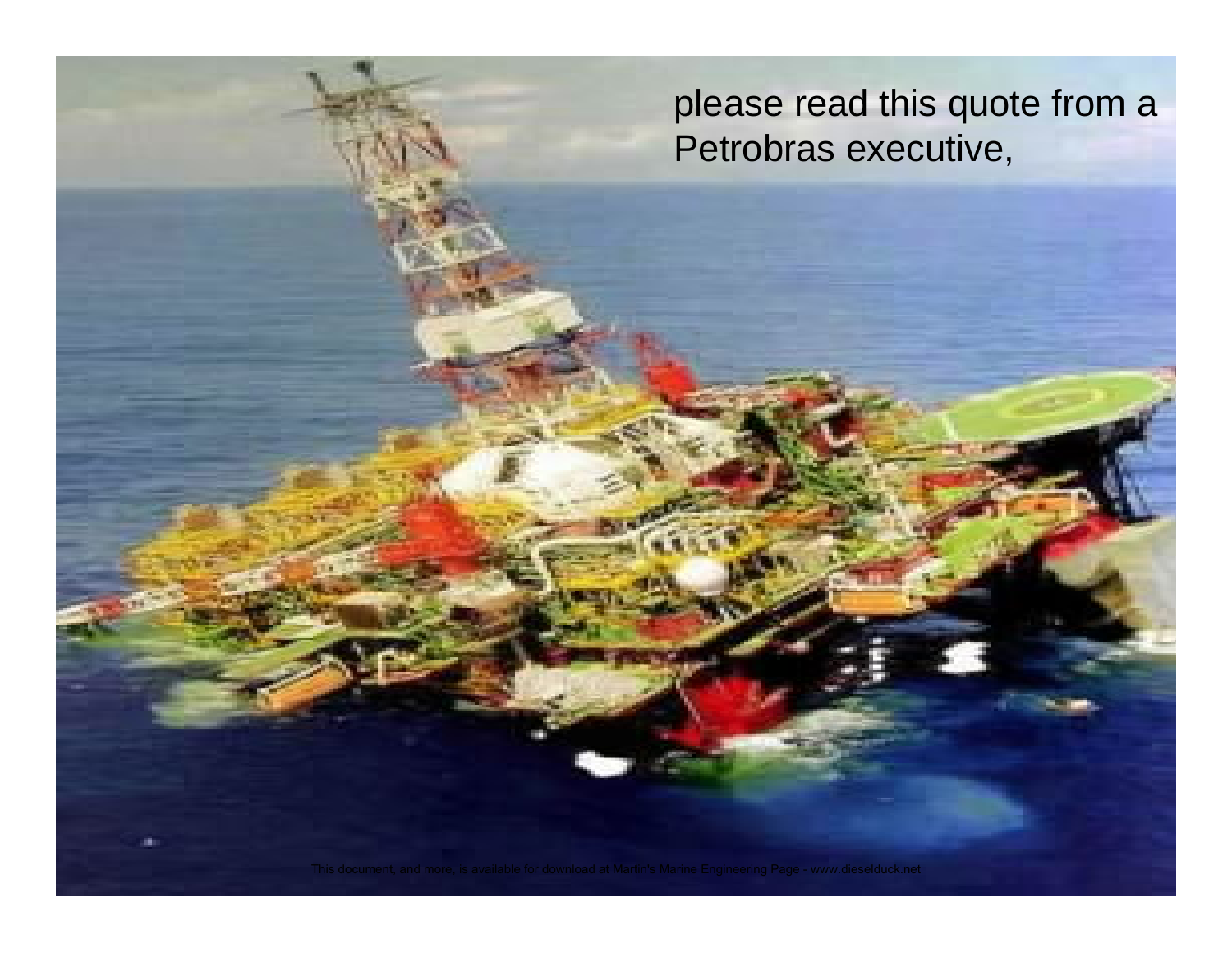extolling the benefits of cutting quality assurance and inspection costs,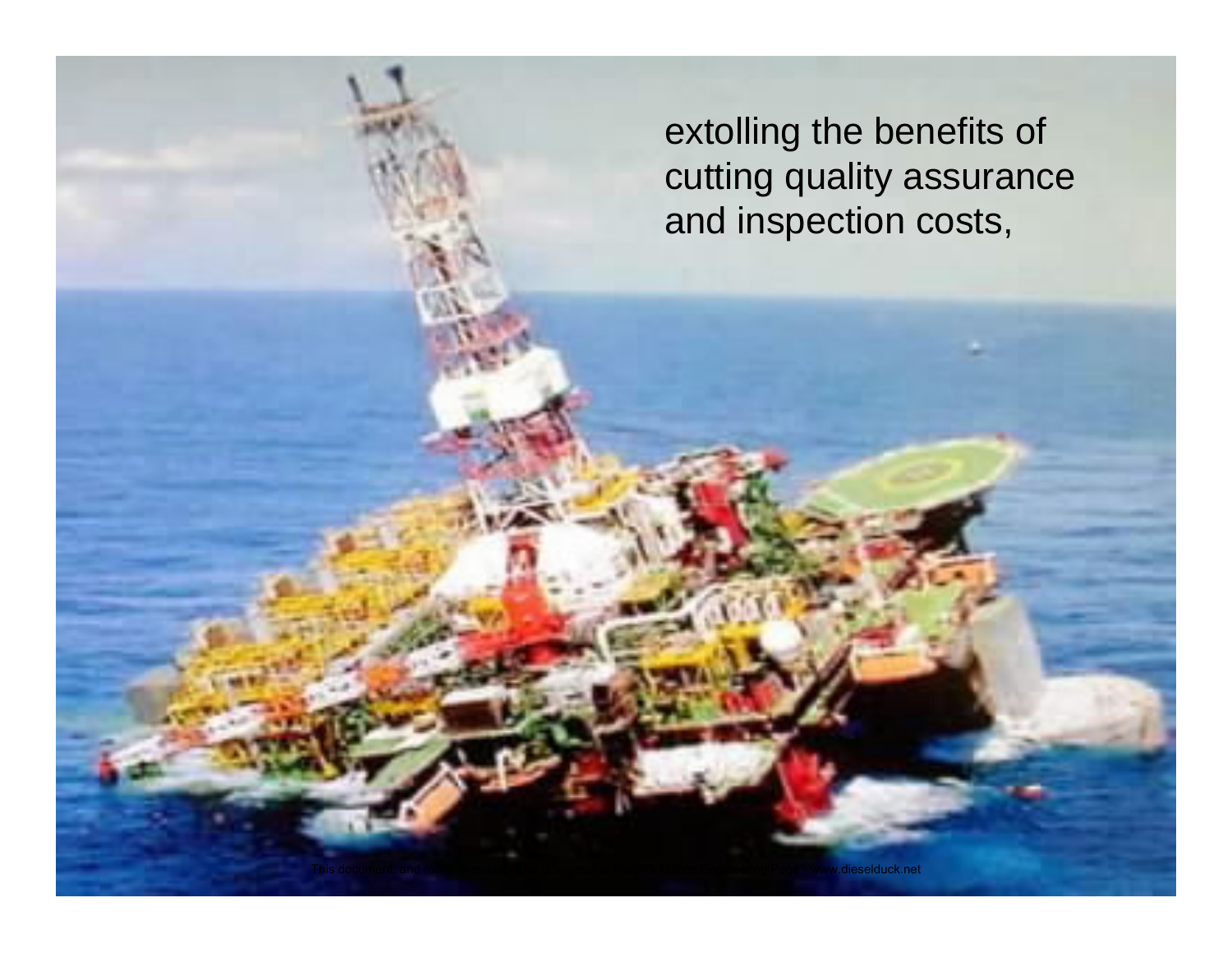on the project that sunk into the Atlantic Ocean off the coast of Brazil in March 2001.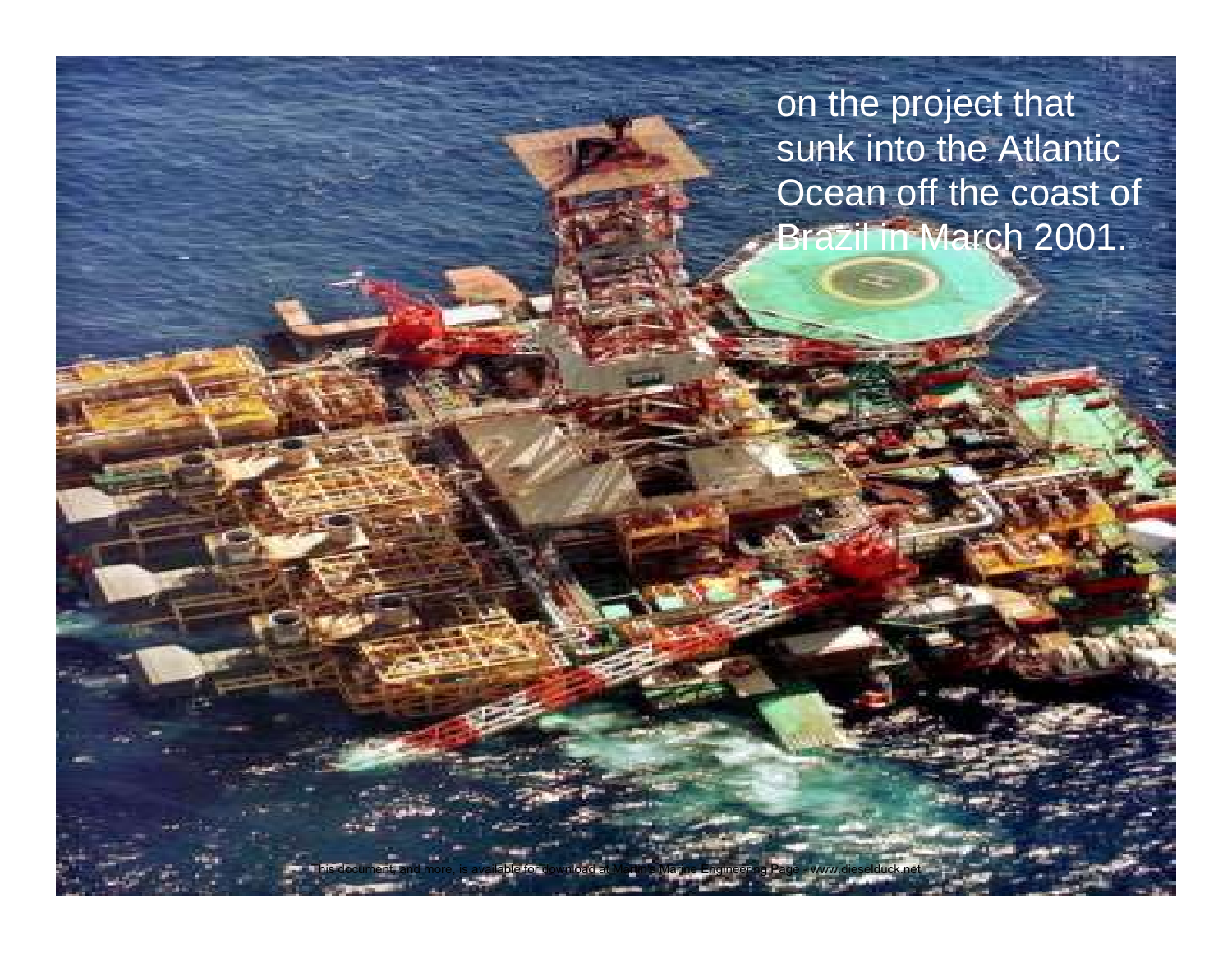"Petrobras has established new global benchmarks for the generation of exceptional shareholder wealth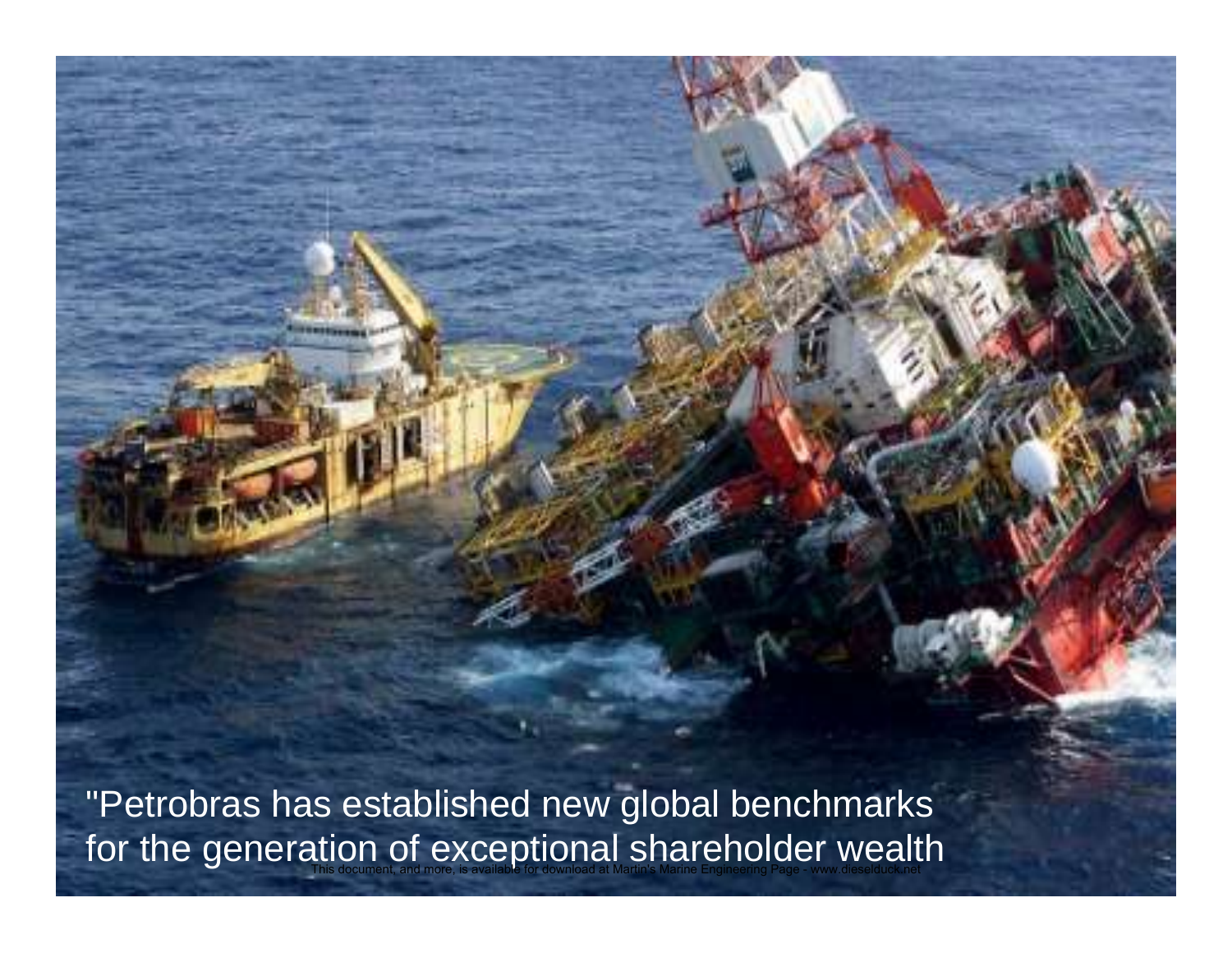through an aggressive and innovative programme of cost cutting on its P36 production facility. This document, and more, is available for download at Martin's Marine Engineering Page - www.dieselduck.net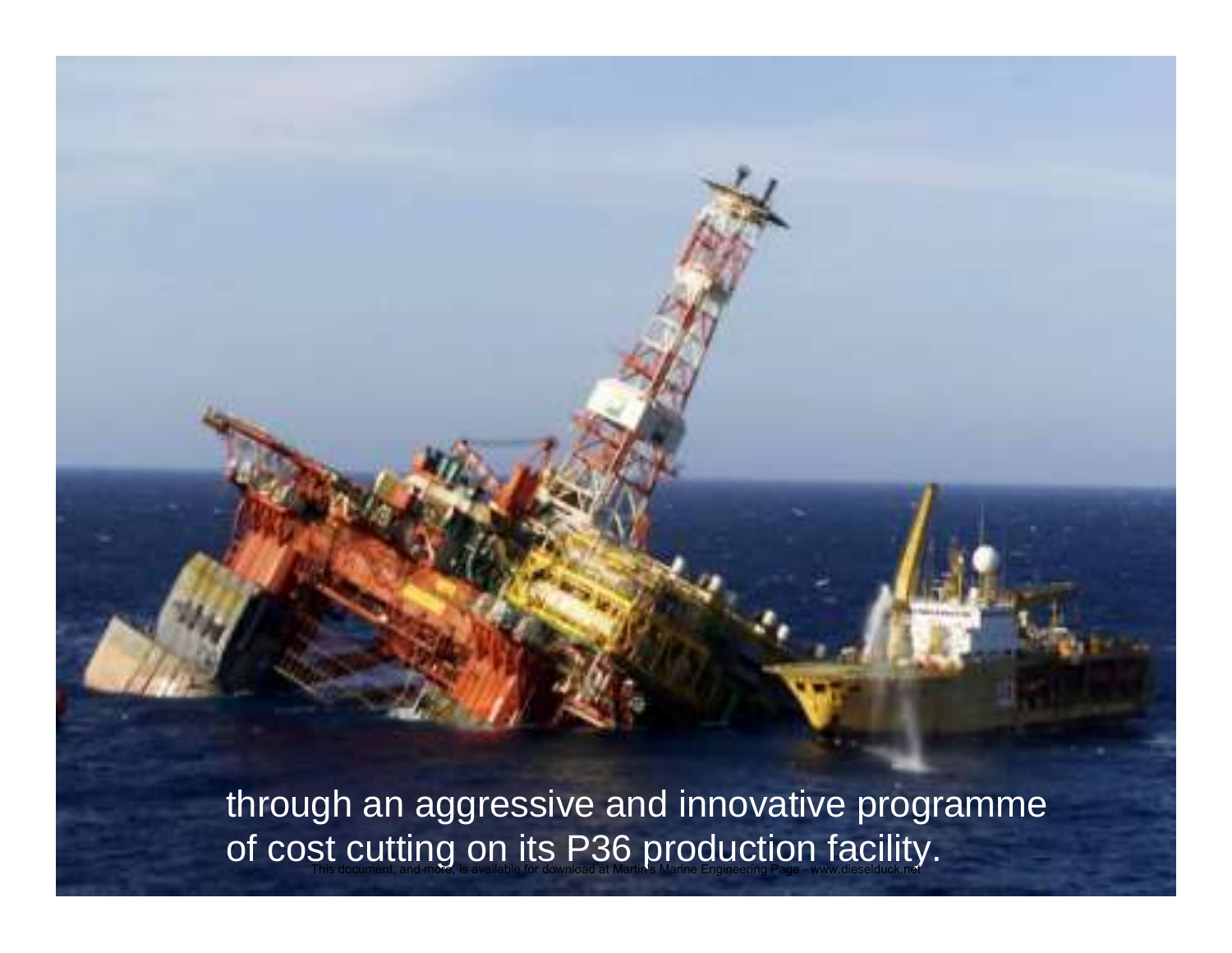## Conventional constraints have been successfully challenged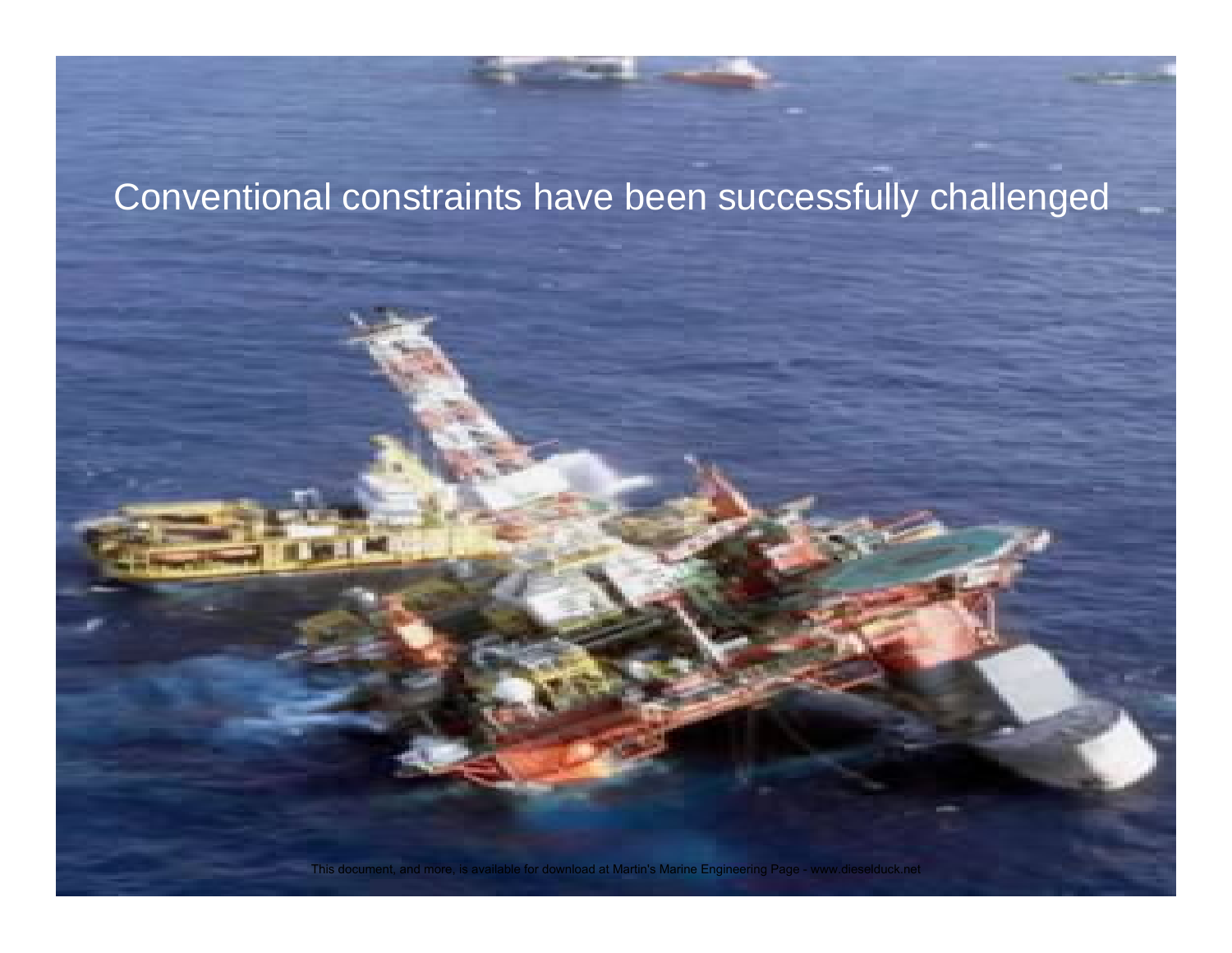and replaced with new paradigms appropriate to the globalised corporate market place.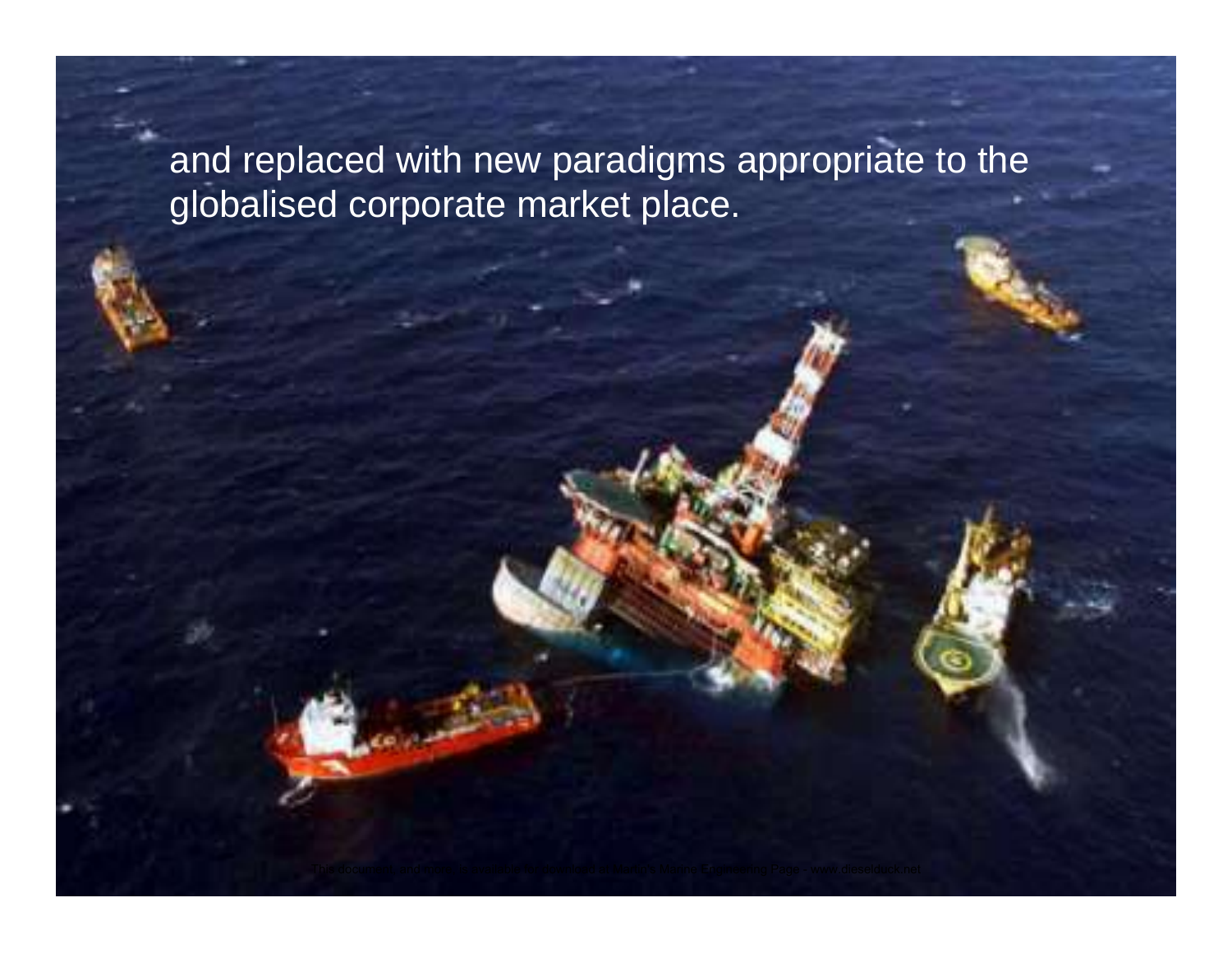## Through an integrated network of facilitated workshops,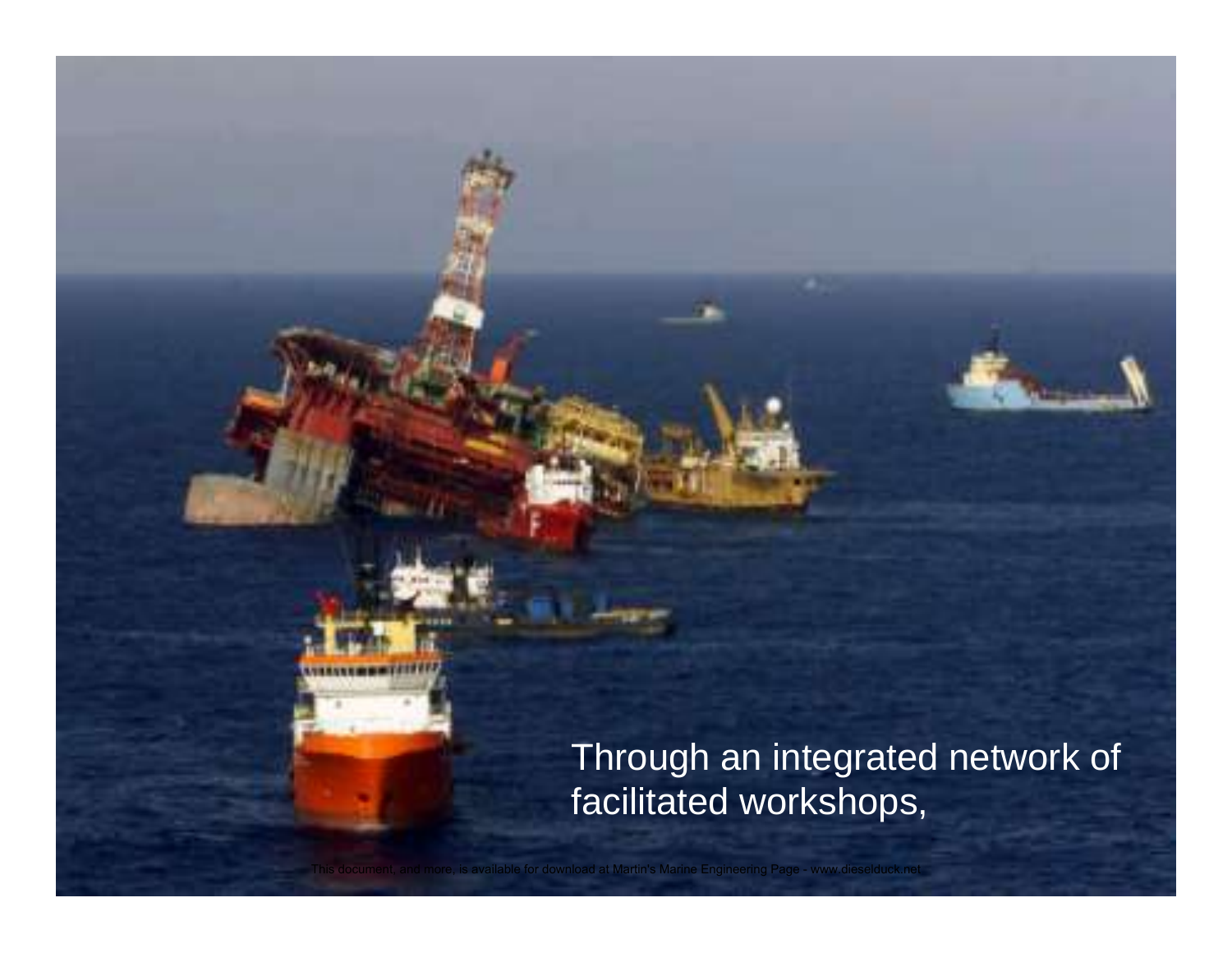the project successfully rejected the established constricting and negative influences of prescriptive engineering,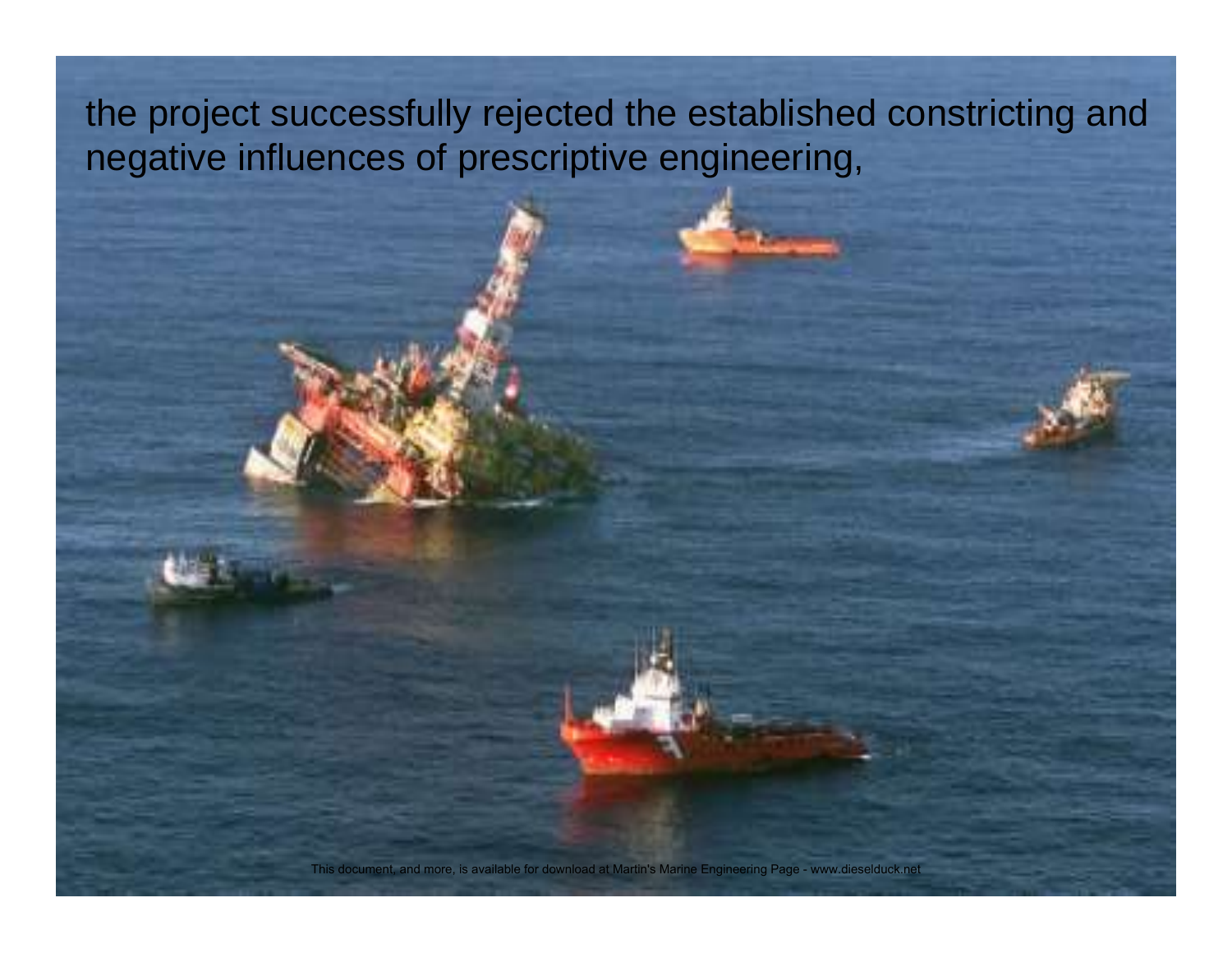onerous quality requirements, and outdated concepts of inspection and client control.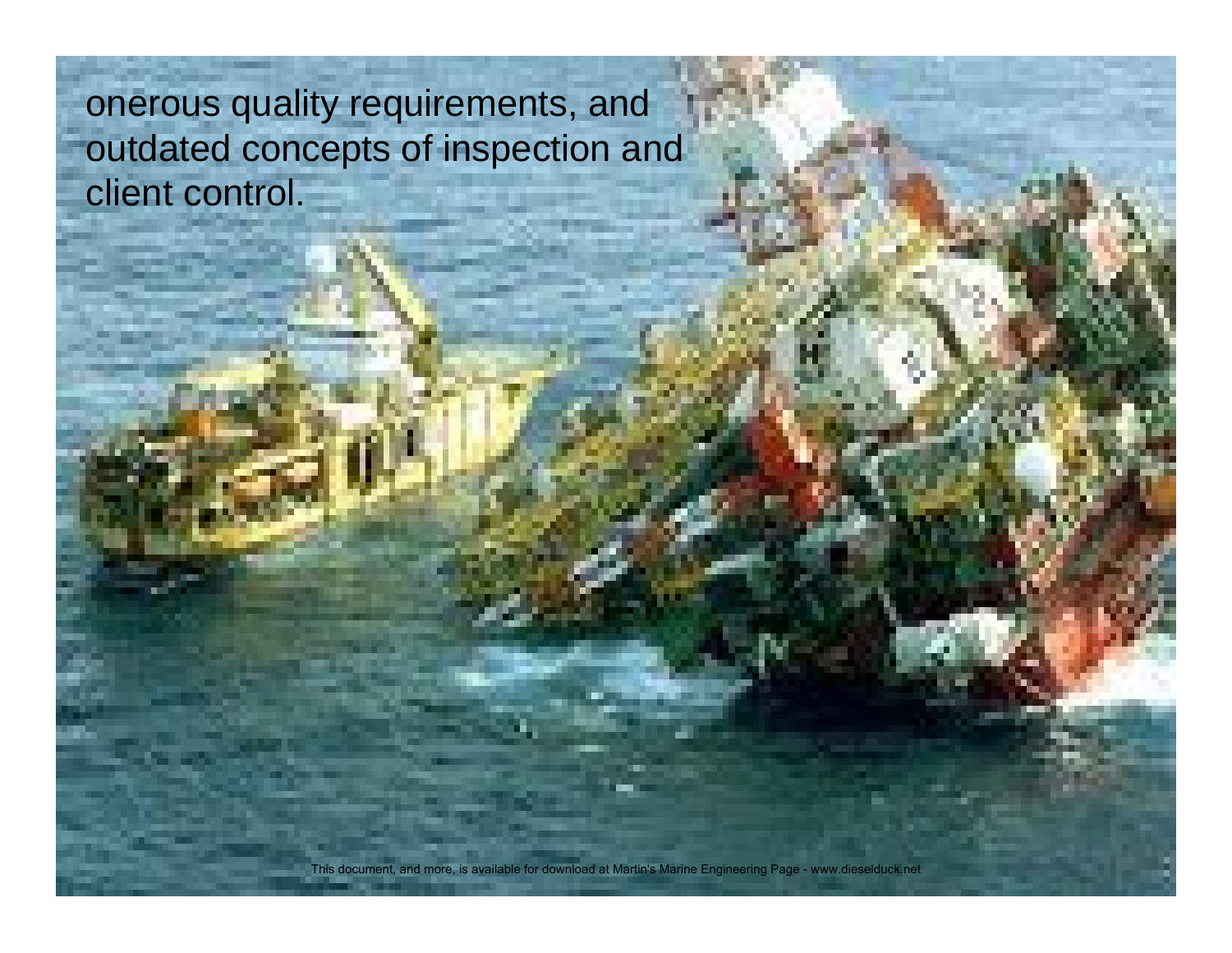Elimination of these unnecessary straitjackets has empowered the project's suppliers and contractors to propose highly economical solutions, This document, and more, is available for download at Martin's Marine Engineering Page - www.dieselduck.net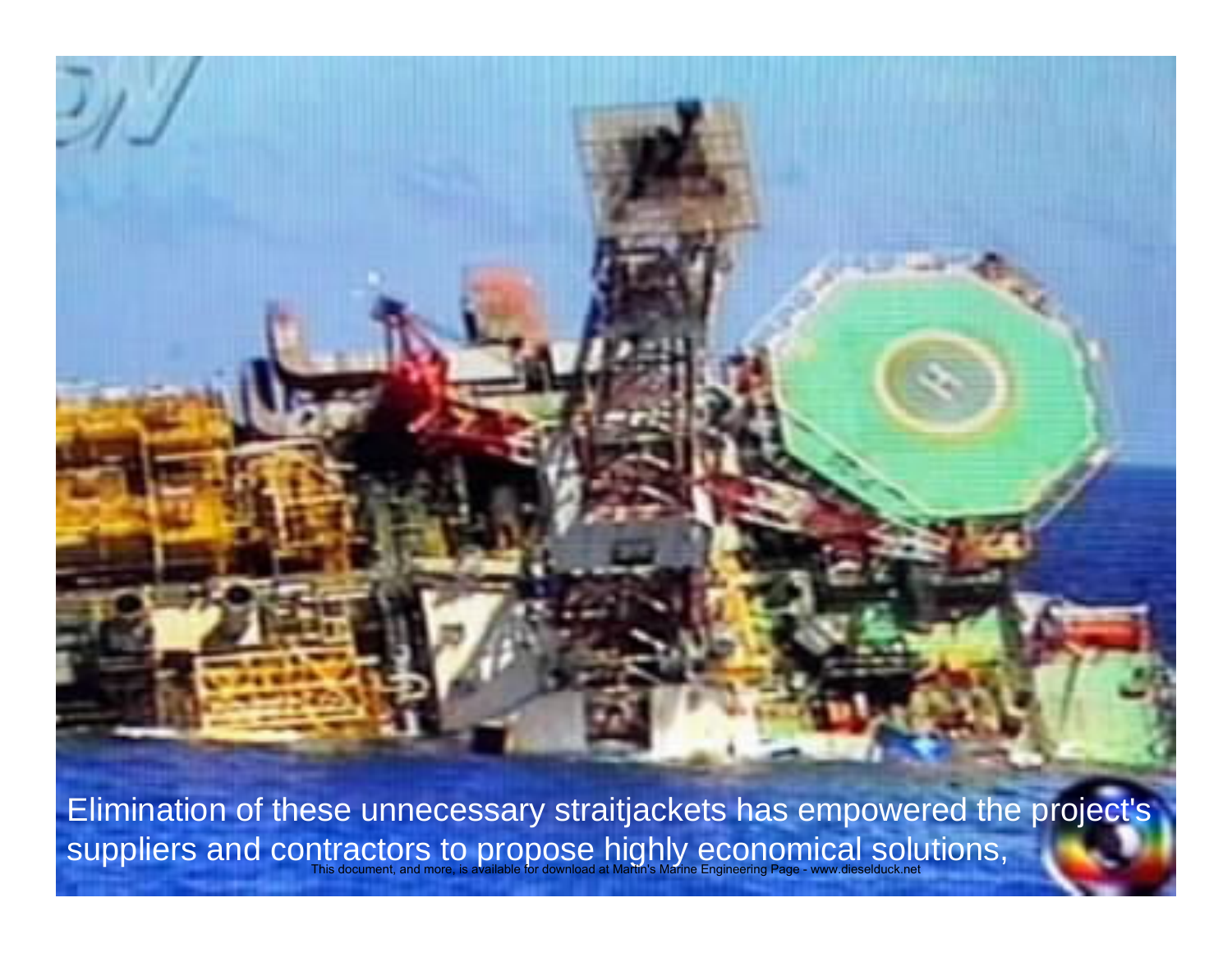with the win-win bonus of enhanced profitability margins for themselves.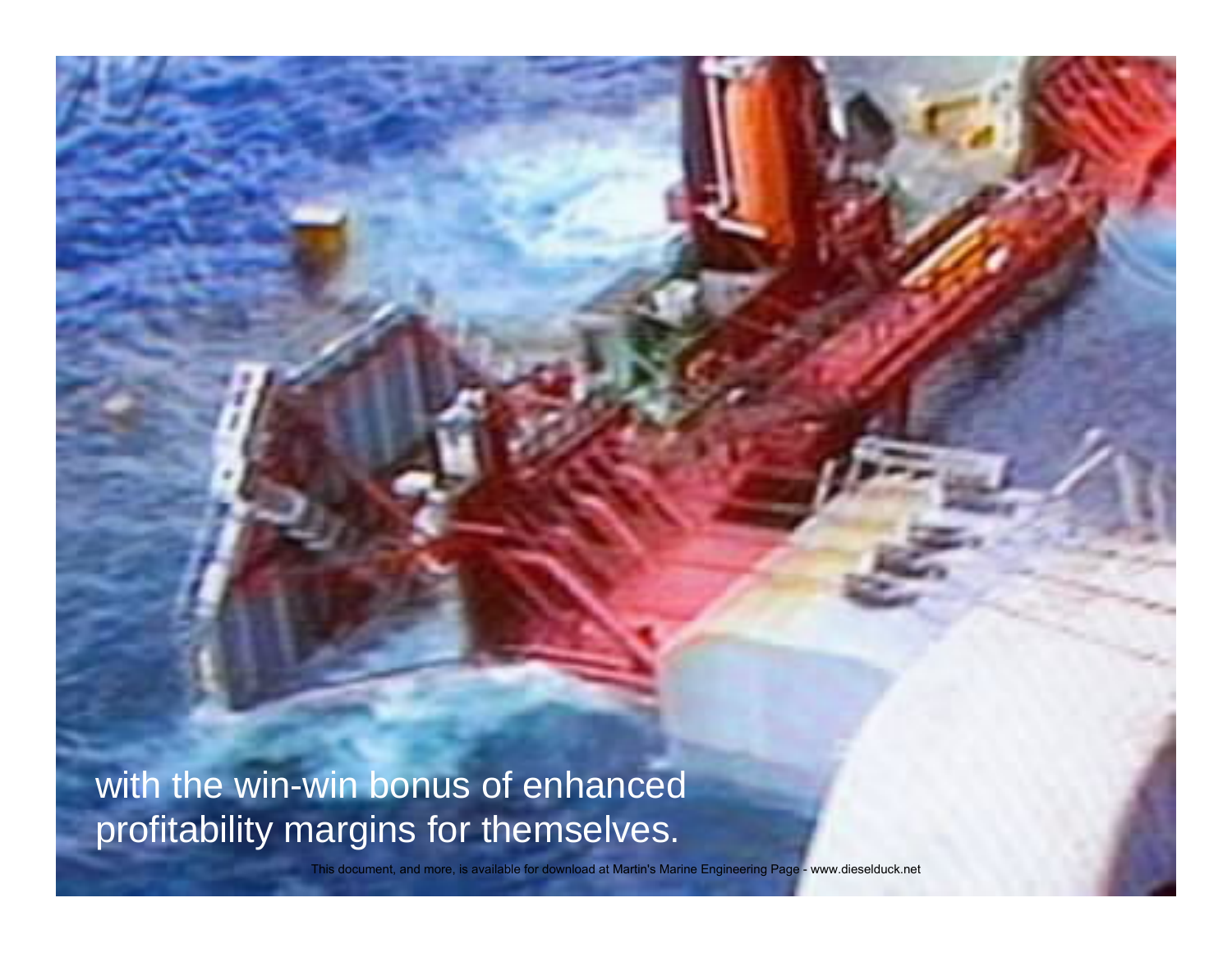The P36 platform shows the shape of things to come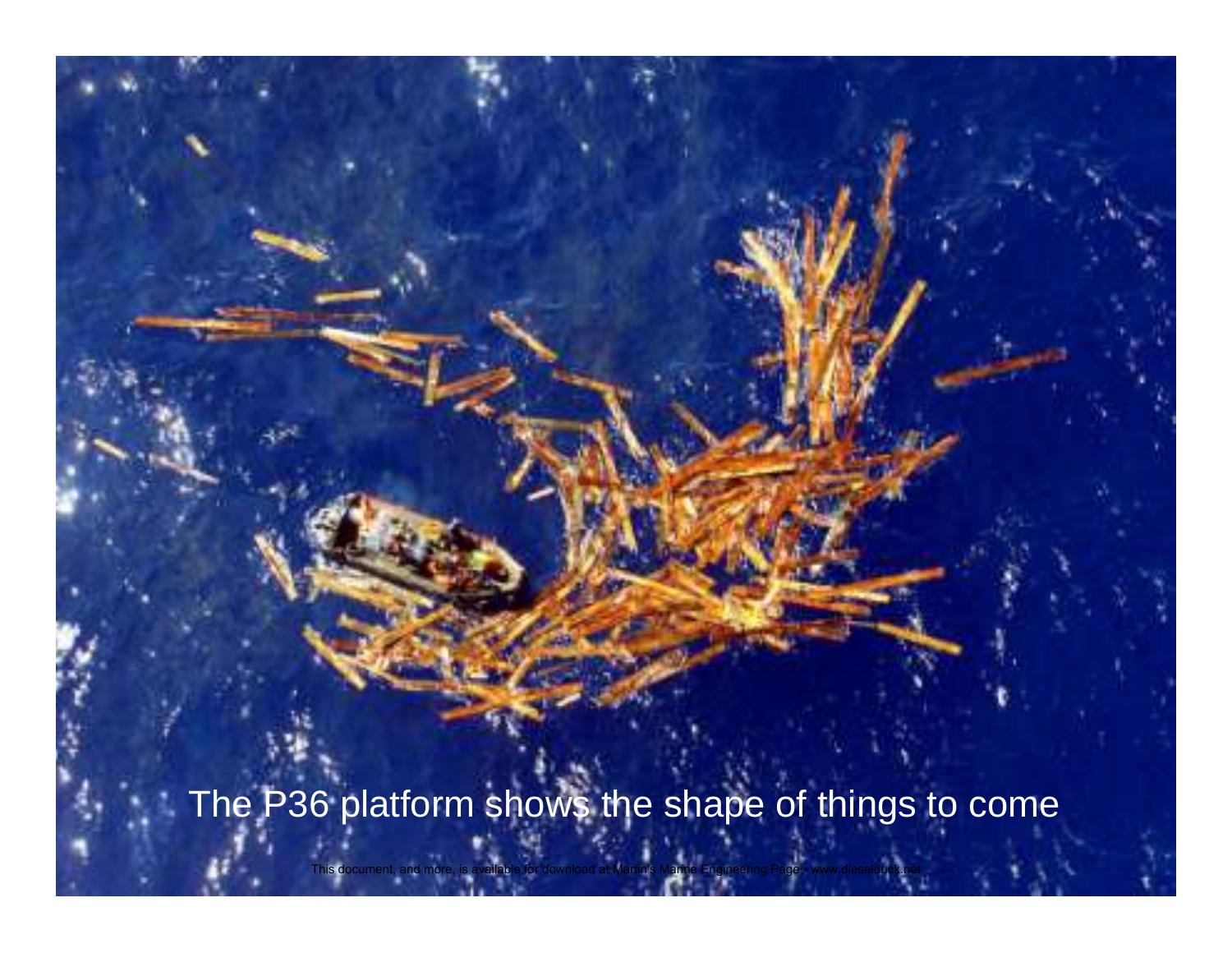## in unregulated global market economy of the 21st Century."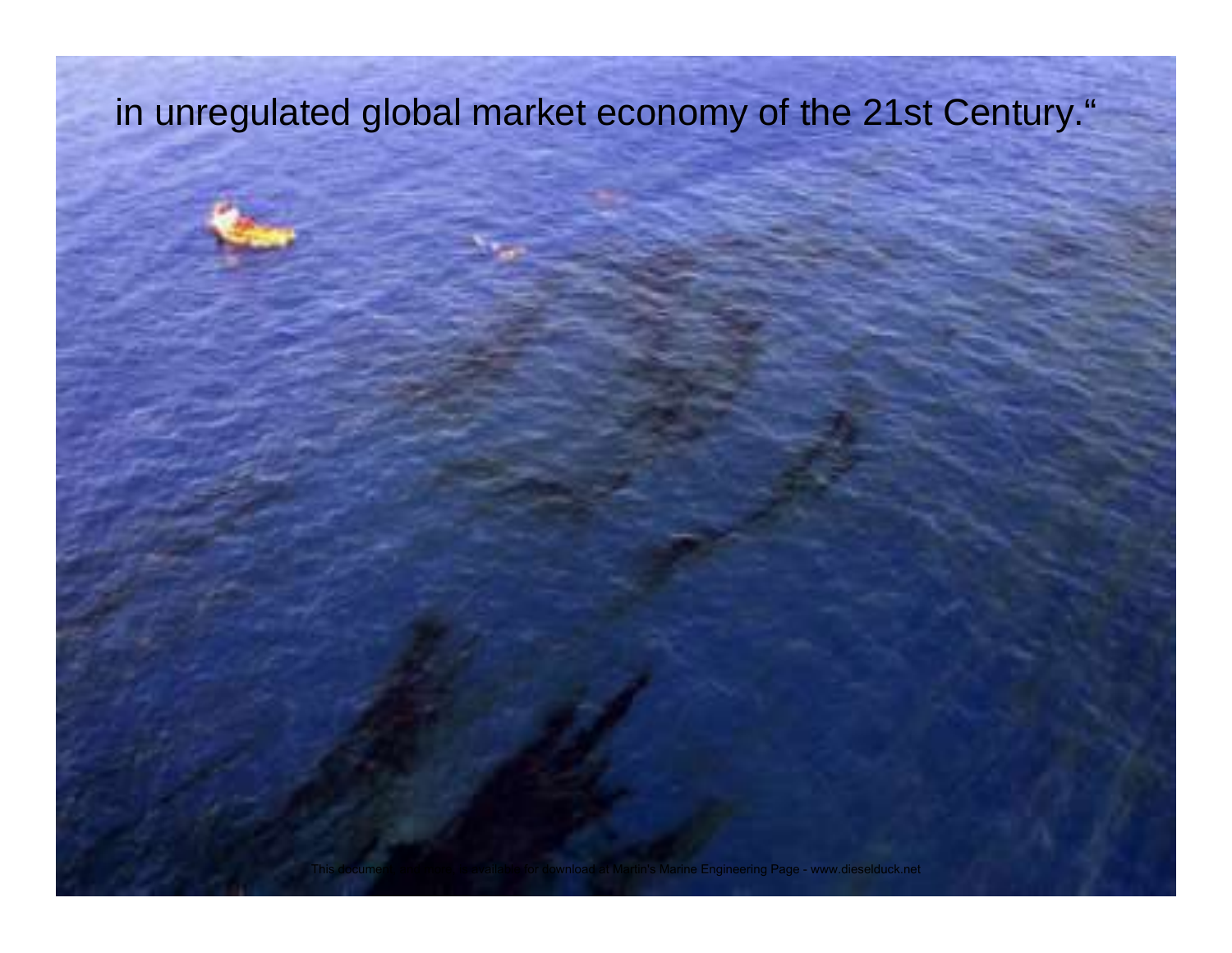- And now you have seen the final result of this proud achievement by Petrobras.